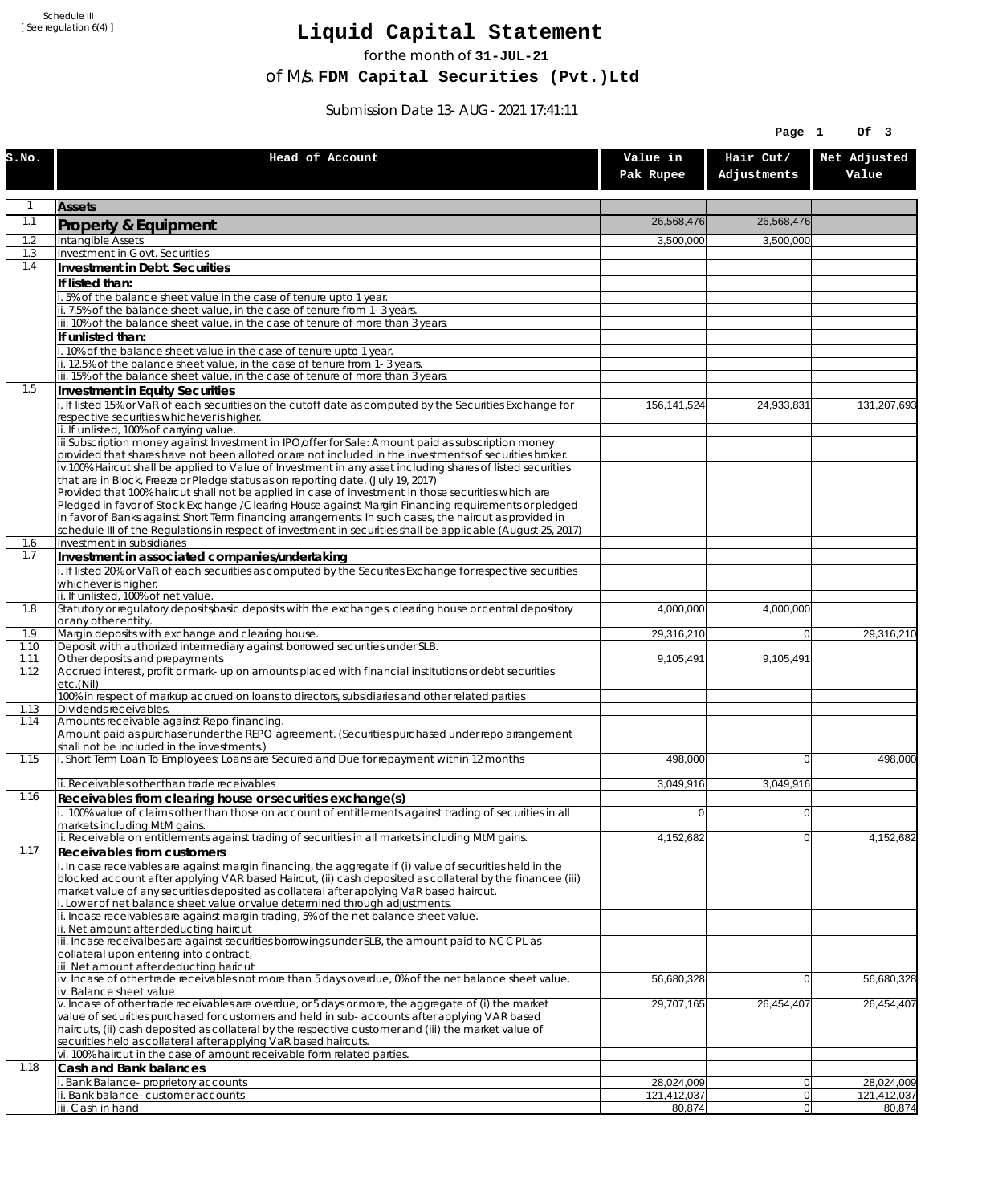Schedule III [ See regulation 6(4) ]

## **Liquid Capital Statement**

for the month of **31-JUL-21**

of M/s. **FDM Capital Securities (Pvt.)Ltd**

Submission Date 13-AUG-2021 17:41:11

|                |                                                                                                                                                                                                                                                                                                                                                                                                                                                                                                                                                                                                                                                                                                                             |                       | Page 2                   | Of 3                  |
|----------------|-----------------------------------------------------------------------------------------------------------------------------------------------------------------------------------------------------------------------------------------------------------------------------------------------------------------------------------------------------------------------------------------------------------------------------------------------------------------------------------------------------------------------------------------------------------------------------------------------------------------------------------------------------------------------------------------------------------------------------|-----------------------|--------------------------|-----------------------|
| S.NO.          | Head of Account                                                                                                                                                                                                                                                                                                                                                                                                                                                                                                                                                                                                                                                                                                             | Value in<br>Pak Rupee | Hair Cut/<br>Adjustments | Net Adjusted<br>Value |
| 1.19           | <b>Total Assets</b>                                                                                                                                                                                                                                                                                                                                                                                                                                                                                                                                                                                                                                                                                                         | 472,236,712           | 97,612,121               | 397,826,240           |
| $\overline{2}$ | Liabilities                                                                                                                                                                                                                                                                                                                                                                                                                                                                                                                                                                                                                                                                                                                 |                       |                          |                       |
| 2.1            | <b>Trade Payables</b>                                                                                                                                                                                                                                                                                                                                                                                                                                                                                                                                                                                                                                                                                                       |                       |                          |                       |
|                | Payable to exchanges and clearing house<br>Payable against leveraged market products                                                                                                                                                                                                                                                                                                                                                                                                                                                                                                                                                                                                                                        |                       |                          |                       |
|                | iii. Payable to customers                                                                                                                                                                                                                                                                                                                                                                                                                                                                                                                                                                                                                                                                                                   | 120,713,516           | $\overline{0}$           | 120,713,516           |
| 2.2            | <b>Current Liabilities</b>                                                                                                                                                                                                                                                                                                                                                                                                                                                                                                                                                                                                                                                                                                  |                       |                          |                       |
|                | Statutory and regulatory dues<br>ii. Accruals and other payables                                                                                                                                                                                                                                                                                                                                                                                                                                                                                                                                                                                                                                                            | 29,385,371            | $\overline{0}$           | 29,385,371            |
|                | iii. Short-term borrowinas                                                                                                                                                                                                                                                                                                                                                                                                                                                                                                                                                                                                                                                                                                  |                       |                          |                       |
|                | iv. Current portion of subordinated loans<br>v. Current portion of long term liabilities                                                                                                                                                                                                                                                                                                                                                                                                                                                                                                                                                                                                                                    |                       |                          |                       |
|                | vi. Deferred Liabilities                                                                                                                                                                                                                                                                                                                                                                                                                                                                                                                                                                                                                                                                                                    |                       |                          |                       |
|                | vii. Provision for bad debts                                                                                                                                                                                                                                                                                                                                                                                                                                                                                                                                                                                                                                                                                                |                       |                          |                       |
|                | viii. Provision for taxation<br>ix. Other liabilities as per accounting principles and included in the financial statements                                                                                                                                                                                                                                                                                                                                                                                                                                                                                                                                                                                                 |                       |                          |                       |
| 2.3            | Non-Current Liabilities                                                                                                                                                                                                                                                                                                                                                                                                                                                                                                                                                                                                                                                                                                     |                       |                          |                       |
|                | i. Long-Term financing                                                                                                                                                                                                                                                                                                                                                                                                                                                                                                                                                                                                                                                                                                      |                       |                          |                       |
|                | a. Long-Term financing obtained from financial instituion: Long term portion of financing obtained from<br>a financial institution including amount due against finance lease                                                                                                                                                                                                                                                                                                                                                                                                                                                                                                                                               |                       |                          |                       |
|                | b. Other long-term financing                                                                                                                                                                                                                                                                                                                                                                                                                                                                                                                                                                                                                                                                                                |                       |                          |                       |
|                | ii. Staff retirement benefits                                                                                                                                                                                                                                                                                                                                                                                                                                                                                                                                                                                                                                                                                               |                       |                          |                       |
|                | iii. Advance against shares for Increase in Capital of Securities broker: 100% haircut may be allowed in<br>respect of advance against shares if:                                                                                                                                                                                                                                                                                                                                                                                                                                                                                                                                                                           |                       |                          |                       |
|                | a. The existing authorized share capital allows the proposed enhanced share capital                                                                                                                                                                                                                                                                                                                                                                                                                                                                                                                                                                                                                                         |                       |                          |                       |
|                | b. Boad of Directors of the company has approved the increase in capital<br>c. Relevant Regulatory approvals have been obtained                                                                                                                                                                                                                                                                                                                                                                                                                                                                                                                                                                                             |                       |                          |                       |
|                | d. There is no unreasonable delay in issue of shares against advance and all regulatory requirements                                                                                                                                                                                                                                                                                                                                                                                                                                                                                                                                                                                                                        |                       |                          |                       |
|                | relating to the increase in paid up capital have been completed.                                                                                                                                                                                                                                                                                                                                                                                                                                                                                                                                                                                                                                                            |                       |                          |                       |
|                | e. Auditor is satisfied that such advance is against the increase of capital.<br>iv. Other liabilities as per accounting principles and included in the financial statements                                                                                                                                                                                                                                                                                                                                                                                                                                                                                                                                                |                       |                          |                       |
| 2.4            | Subordinated Loans                                                                                                                                                                                                                                                                                                                                                                                                                                                                                                                                                                                                                                                                                                          |                       |                          |                       |
|                | . 100% of Subordinated loans which fulfill the conditions specified by SECP are allowed to be deducted:<br>The Schedule III provides that 100% haircut will be allowed against subordinated Loans which fulfill the<br>conditions specified by SECP. In this regard, following conditions are specified:<br>a. Loan agreement must be executed on stamp paper and must clearly reflect the amount to be repaid<br>after 12 months of reporting period<br>b. No haircut will be allowed against short term portion which is repayable within next 12 months.<br>c. In case of early repayment of loan, adjustment shall be made to the Liquid Capital and revised Liquid<br>Capital statement must be submitted to exchange. | 33,500,000            | 33,500,000               |                       |
|                | ii. Subordinated loans which do not fulfill the conditions specified by SECP                                                                                                                                                                                                                                                                                                                                                                                                                                                                                                                                                                                                                                                | $\overline{0}$        | $\mathbf 0$              |                       |
| 2.5            | <b>Total Liabilites</b>                                                                                                                                                                                                                                                                                                                                                                                                                                                                                                                                                                                                                                                                                                     | 183.598.887           | 33,500,000               | 150,098,887           |
| 3              | Ranking Liabilities Relating to:                                                                                                                                                                                                                                                                                                                                                                                                                                                                                                                                                                                                                                                                                            |                       |                          |                       |
| 3.1            | Concentration in Margin Financing                                                                                                                                                                                                                                                                                                                                                                                                                                                                                                                                                                                                                                                                                           |                       |                          |                       |
|                | The amount calculated client-to- client basis by which any amount receivable from any of the                                                                                                                                                                                                                                                                                                                                                                                                                                                                                                                                                                                                                                |                       |                          |                       |
| 3.2            | financees exceed 10% of the aggregate of amounts receivable from total financees.<br>Concentration in securites lending and borrowing                                                                                                                                                                                                                                                                                                                                                                                                                                                                                                                                                                                       |                       |                          |                       |
|                | The amount by which the aggregate of:                                                                                                                                                                                                                                                                                                                                                                                                                                                                                                                                                                                                                                                                                       |                       |                          |                       |
|                | (i) Amount deposited by the borrower with NCCPL<br>(Ii) Cash margins paid and                                                                                                                                                                                                                                                                                                                                                                                                                                                                                                                                                                                                                                               |                       |                          |                       |
|                | (iii) The market value of securities pledged as margins exceed the 110% of the market value of shares                                                                                                                                                                                                                                                                                                                                                                                                                                                                                                                                                                                                                       |                       |                          |                       |
|                | borrowed                                                                                                                                                                                                                                                                                                                                                                                                                                                                                                                                                                                                                                                                                                                    |                       |                          |                       |
| 3.3            | Net underwriting Commitments<br>(a) in the case of right issuse : if the market value of securites is less than or equal to the subscription                                                                                                                                                                                                                                                                                                                                                                                                                                                                                                                                                                                |                       |                          |                       |
|                | price; the aggregate of:                                                                                                                                                                                                                                                                                                                                                                                                                                                                                                                                                                                                                                                                                                    |                       |                          |                       |
|                | (i) the 50% of Haircut multiplied by the underwriting commitments and<br>(ii) the value by which the underwriting commitments exceeds the market price of the securities.<br>In the case of rights issuse where the market price of securities is greater than the subscription price, 5% of                                                                                                                                                                                                                                                                                                                                                                                                                                |                       |                          |                       |
|                | the Haircut multiplied by the net underwriting<br>(b) in any other case: 12.5% of the net underwriting commitments                                                                                                                                                                                                                                                                                                                                                                                                                                                                                                                                                                                                          |                       |                          |                       |
| 3.4            | Negative equity of subsidiary                                                                                                                                                                                                                                                                                                                                                                                                                                                                                                                                                                                                                                                                                               |                       |                          |                       |
|                | The amount by which the total assets of the subsidiary (excluding any amount due from the subsidiary)<br>exceed the total liabilities of the subsidiary                                                                                                                                                                                                                                                                                                                                                                                                                                                                                                                                                                     |                       |                          |                       |
| 3.5            | Foreign exchange agreements and foreign currency positions                                                                                                                                                                                                                                                                                                                                                                                                                                                                                                                                                                                                                                                                  |                       |                          |                       |
|                | 5% of the net position in foreign currency. Net position in foreign currency means the difference of total<br>assets denominated in foreign cuurency less total liabilities denominated in foreign currency                                                                                                                                                                                                                                                                                                                                                                                                                                                                                                                 |                       |                          |                       |
| 3.6<br>3.7     | Amount Payable under REPO<br>Repo adjustment                                                                                                                                                                                                                                                                                                                                                                                                                                                                                                                                                                                                                                                                                |                       |                          |                       |
|                |                                                                                                                                                                                                                                                                                                                                                                                                                                                                                                                                                                                                                                                                                                                             |                       |                          |                       |